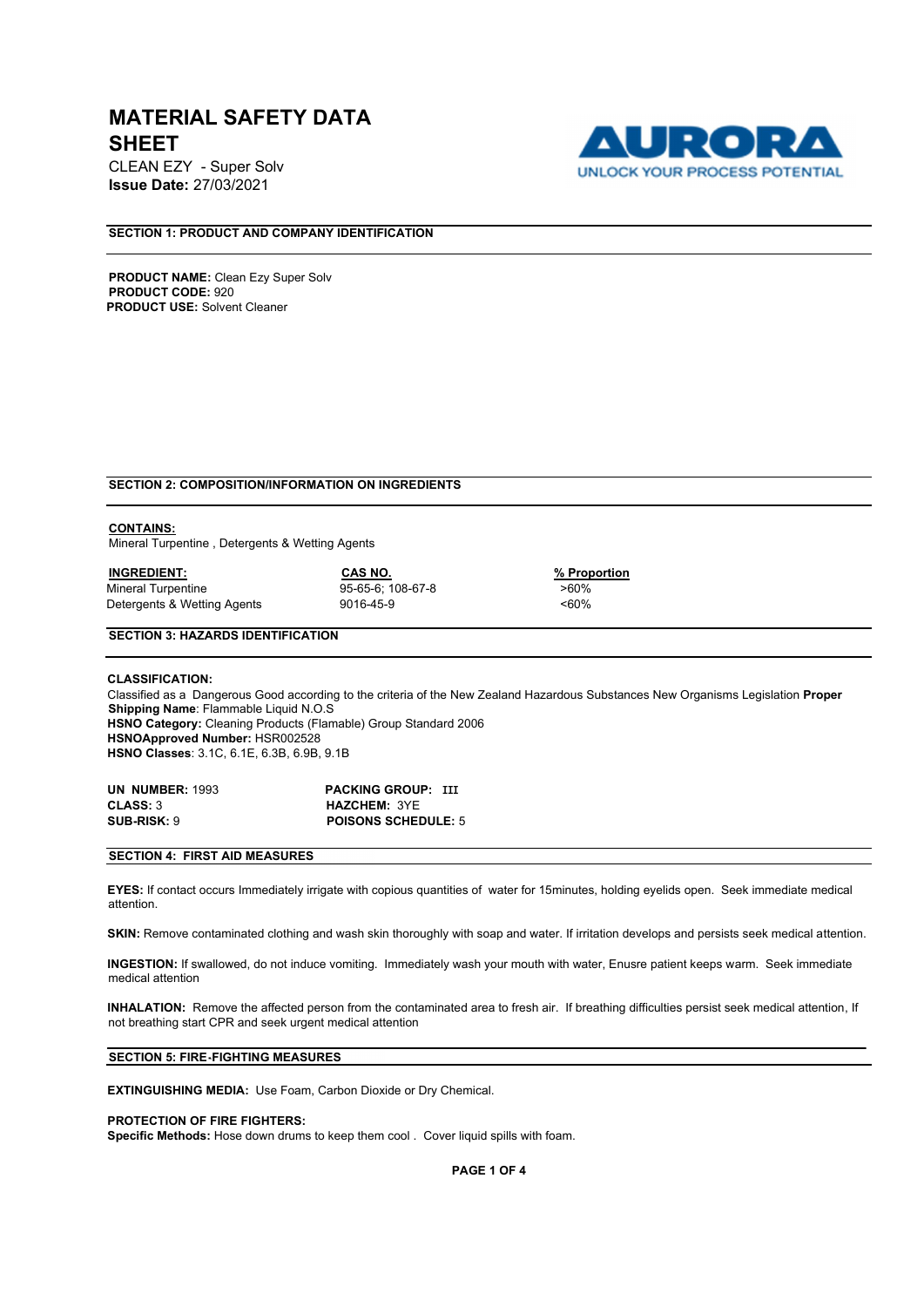1 D T o I **UNLOCK YOUR PROCESS POTENTIAL** 

CLEAN EZY - Super Solv **Issue Date:** 27/03/2021

**Combustion Products:** Extreme hazard . Produces finely divided silica during combustion. Leaks and or spilssof liquid can readily form flammable mistures at temperature at or above flash point. Product can accumulate static charges that can cause incendiary electrical discharge

**Special Protective Equipment:** Full protective clothing including self- contained breathing apparatus should be used

## **SECTION 6: ACCIDENTAL RELEASE MEASURES**

**SPILL MANAGMENT:** Eliminate all sources of ignition in the vicinity of the spilled material. Stop the leak if safe to do so. Contain and absorb with suitable absorbent material. Collect material and place into a suitably sealed and labeled container – Dispose of in the manner consistent with applicable regulations. Observe precautions in Exposure Controls/Personal Protection. Avoid breathing vapours and contact to the skin and eyes

**NOTIFICATION PROCEDURES:** Report spills as required to appropriate authorities Local Environment, Health Officer, Area Water Authority and or Fire Brigade/Police

## **SECTION 7: HANDLING AND STORAGE**

#### **PRECAUTIONARY MEASURE:** Keep out of the reach of children

**GENERAL HANDLING:** Avoid contamination of the soil or releasing this material into sewage and drainage systems and bodies of water **STOREAGE:** Do not store in open or unlabeled containers. Store in a well ventilated place away from ignition sources, Strong Oxidizing Agents, Food Stuffs and Clothing. Keep closed when not in use or empty

**OTHER PRECAUTIONS:** Misuse of empty containers can be hazardous. Do not cut, weld, heat or drill. Do not pressurize or expose to open flame or heat. Keep closed when not in use or empty. Dispose of in the correct manner

#### **SECTION 8: EXPOSURE CONTROLS/PERSONAL PROTECTION**

#### **ENGINEERING CONTROLS:** Use in a well ventilated area

**VENTILATION:** Natural ventilation should be sufficient**,** however where vapours or mists are generated the use of a local exhaust system is recommended.

**RESPIRATORY PROTECTION:** No respiratory protection is normally required. Where ventilation is inadequate and vapours and/or mists are generated the use of an approved respirator with organic vapour/particulate filter complying AS/NZ1715 and AS/NZS 1716 is recommended. **EYE PROTECTION:** Avoid contact with eyes. Normal industrial eye protection practices should be employed

**SKIN PROTECTION:** No special protective clothing is required. Wear Gloves of impervious material if handling material for prolonged periods and chemical resistant Apron where clothing is likely to be contaminated is recommended. **WORK HYGIENIC PRACTICES:** Good Personal hygiene practices should be followed

## **EXPOSURE GUIDELINES: n/a**

| Component | <b>Country.Agency</b> | TWA | <b>STEL</b>              | Ceiling | Notation                 |
|-----------|-----------------------|-----|--------------------------|---------|--------------------------|
| $\sim$    | -                     | -   | $\overline{\phantom{0}}$ | -       | $\overline{\phantom{a}}$ |

• Consult local authorities for the appropriate values

### **SECTION 9: PHYSICAL AND CHEMICAL PROPERTIES**

#### **Attention: The data below are typical values and do not constitute a specification**

**COLOUR:** Clear Colourless **ODOUR:** Solvent Odour **ODOUR THRESHOLD:** 0.4ppm **PHYSICAL STATE:** Liquid **SPECIFIC GRAVETY:** 0.84 **FLASH POINT**: 40ºC **SOLUBILITY:** Completely **SPECIFIC GRAVITY:** 1.0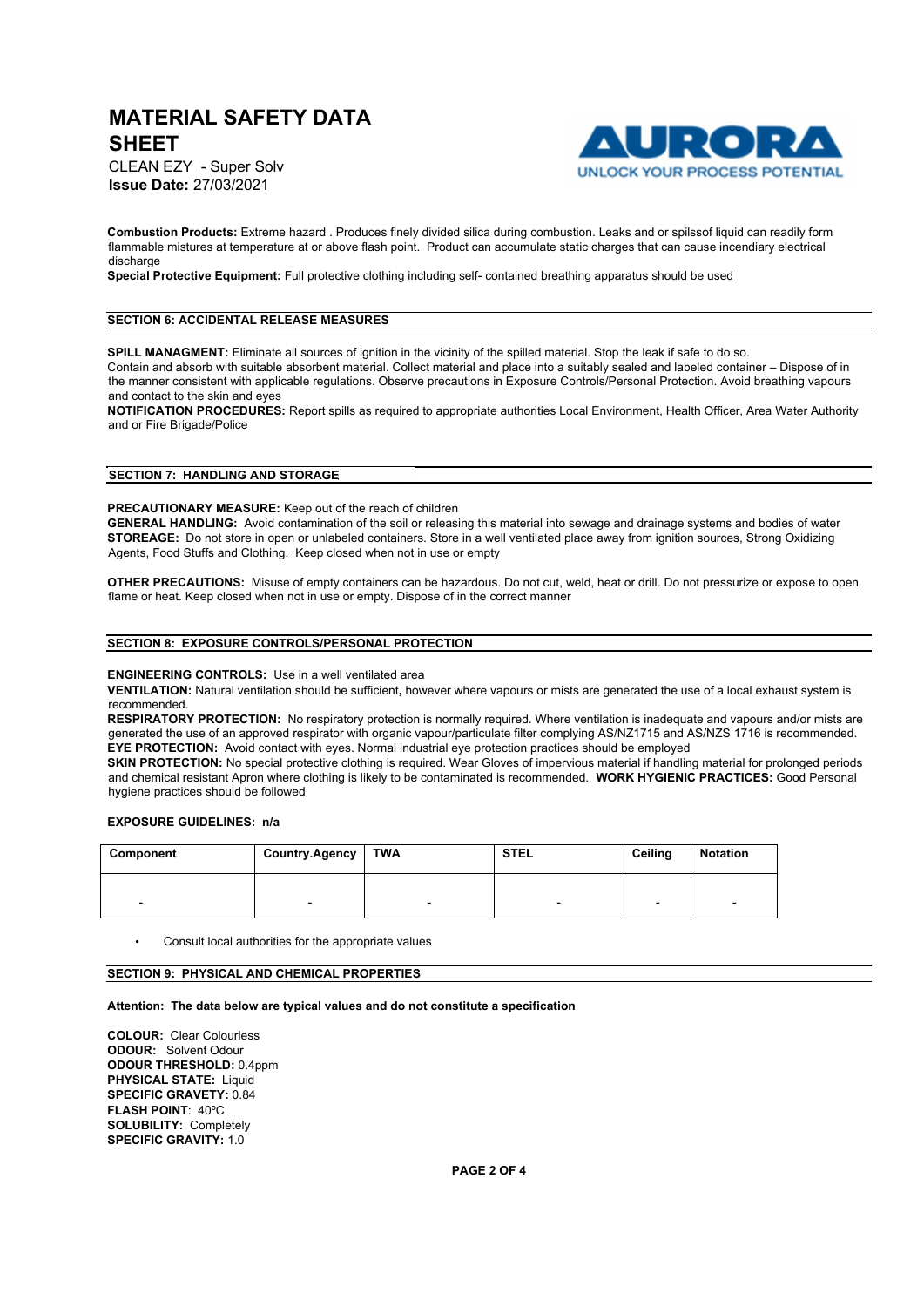CLEAN EZY - Super Solv **Issue Date:** 27/03/2021



**VAPOUR PRESSURE:** N/a **VOLATILES:** 90 **VAP DENSITY:** N/a

### **SECTION 10: STABILITY AND REACTIVITY**

**STABILITY:** This material is thermally stable when stored and used as directed **CONDITIONS TO AVOID (STABILITY):** Elevated temperatures and sources of ignition, Avoid conditions that favour the formation of excessive mists or fumes. **INCOMPATIBILITY (MATERIAL TO AVOID):** Strong Oxidizing agents **HAZARDOUS DECOMPOSITION OR BY-PRODUCTS:** Oxides of carbon and nitrogen, smoke and other toxic fumes **HAZARDOUS POLYMERIZATION:** No known hazardous reactions

### **SECTION 11: TOXICOLOGICAL INFORMATION**

**TOXICOLOGICAL INFORMATION:** No toxicity data is available for this material. Data is available on the individual components show that no chronic health risks are expected during normal handling.

**EYE:** Not expected to cause prolonged or significant eye irritation. This material may emit ethylene diamine vapors which are irritating to the eyes. Symptoms may include pain, tearing, reddening, swelling and impaired vision.

**SKIN:** Prolonged contact may cause irritation of the Skin, which may result in redness and/or itchiness possibly leading to dermatitis **INGESTION:** May cause irritation of Gastrointestinal system. Symptoms may include nausea, vomiting and diarrhoea

**INHALATION:** May cause irritation to the mucous membrane and upper airways when material is heated and used in poorly ventilated areas. Symptoms may include headaches, dizziness and nausea

#### **SECTION 12: ECOLOGICAL INFORMATION**

**9.1B (Fish)**  Species:Pimephales promelas (fathead Minnow) Type of Exposure: Flow Through; Duration: 96hr: Endpoint:LC50 : Value:7.72mg/1 **9.1B (Crab)**  Species:Cancer magister (Dungeness or edible crab) Type of Exposure: Static; Duration: 48hr: Endpoint:LC50(Mortality) : Value:17000ug/1

### **SECTION 13: DISPOSAL CONSIDERATIONS**

**WASTE DISPOSAL METHOD:** Recycle or dispose of in a manner consistent with applicable regulations. DO NOT pollute the soil, water or environment with the waste product.

# **SECTION 14: TRANSPORT INFORMATION**

The description shown may not apply to all shipping situations Consult the Dangerous Goods Regulations for additional description requirements and mode-specific or quantity-specific shipping requirements

**LAND TRANSPORT NEW ZEALND SHIPPING DESCRIPTION:** Regulated as dangerous goods for transportation under the New Zealand Land Transport Rule.

**Proper Shipping Name**: Flammable Liquid N.O.S

| <b>UN NUMBER: 1993</b> | <b>PACKING GROUP: III</b>  |
|------------------------|----------------------------|
| <b>CLASS: 3</b>        | <b>HAZCHEM: 3YE</b>        |
| <b>SUB-RISK: 9</b>     | <b>POISONS SCHEDULE: 5</b> |

#### **SECTION 15: REGULATORY INFORMATION**

Classified as HAZARDOUS according to the criteria of the New Zealand Hazardous Substances New Organisms Legislation **Proper Shipping Name**: Flammable Liquid N.O.S **HSNO Category:** Cleaning Products (Flamable) Group Standard 2006 **HSNOApproved Number:** HSR002528 **HSNO Classes**: 3.1C, 6.1E, 6.3B, 6.9B, 9.1B

## **SECTION 16: OTHER INFORMATION**

**CONTACT POINT:** In an Emergency. Disl 111 – Fire Or Police